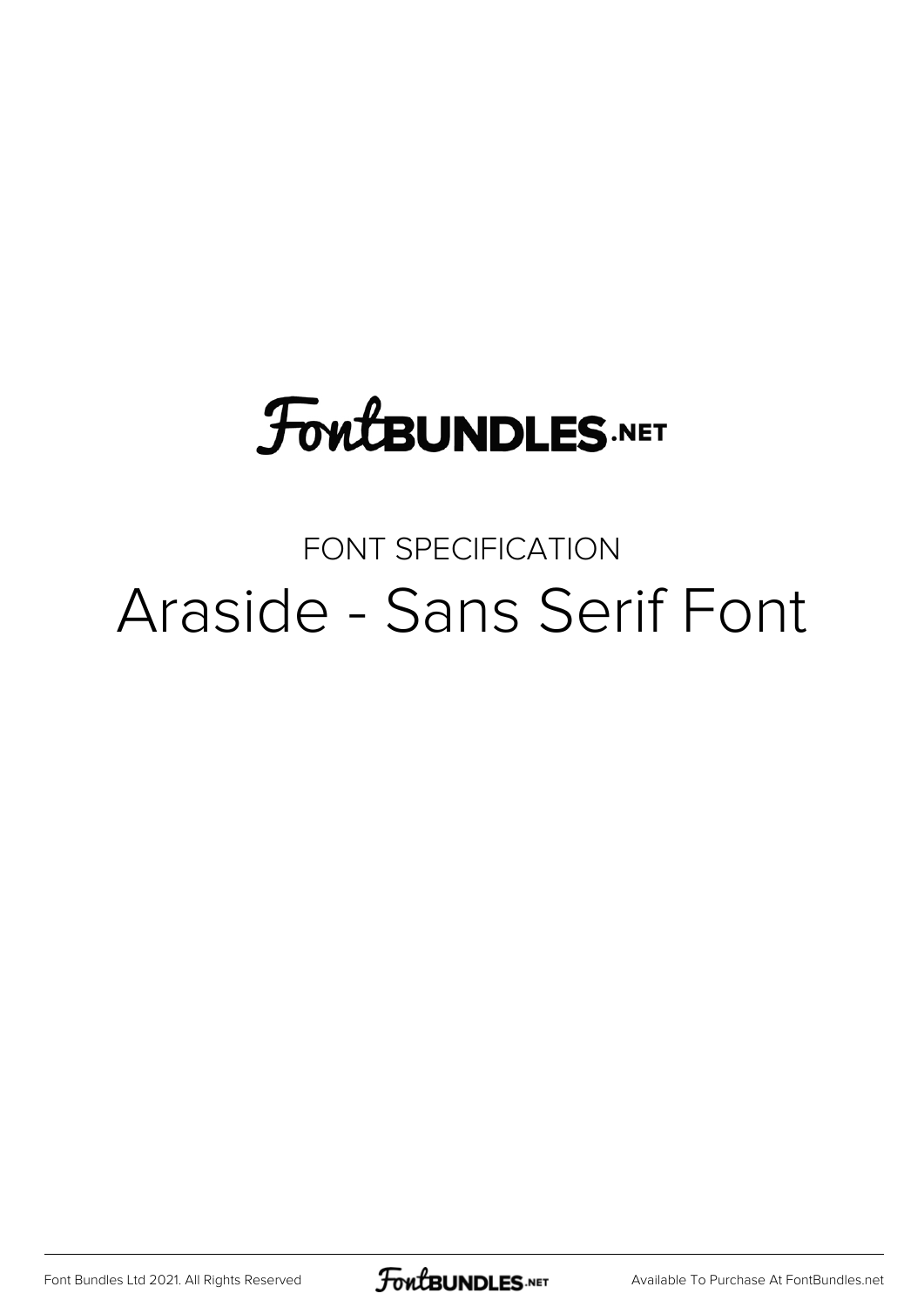## Araside - Regular

Uppercase Characters

## ABCDEFGHIJKLMNOP QRSTUVWXYZ

Lowercase Characters

## abcdefghijklmnopq rstuvwxyz

Numbers

## 0123456789

Punctuation and Symbols

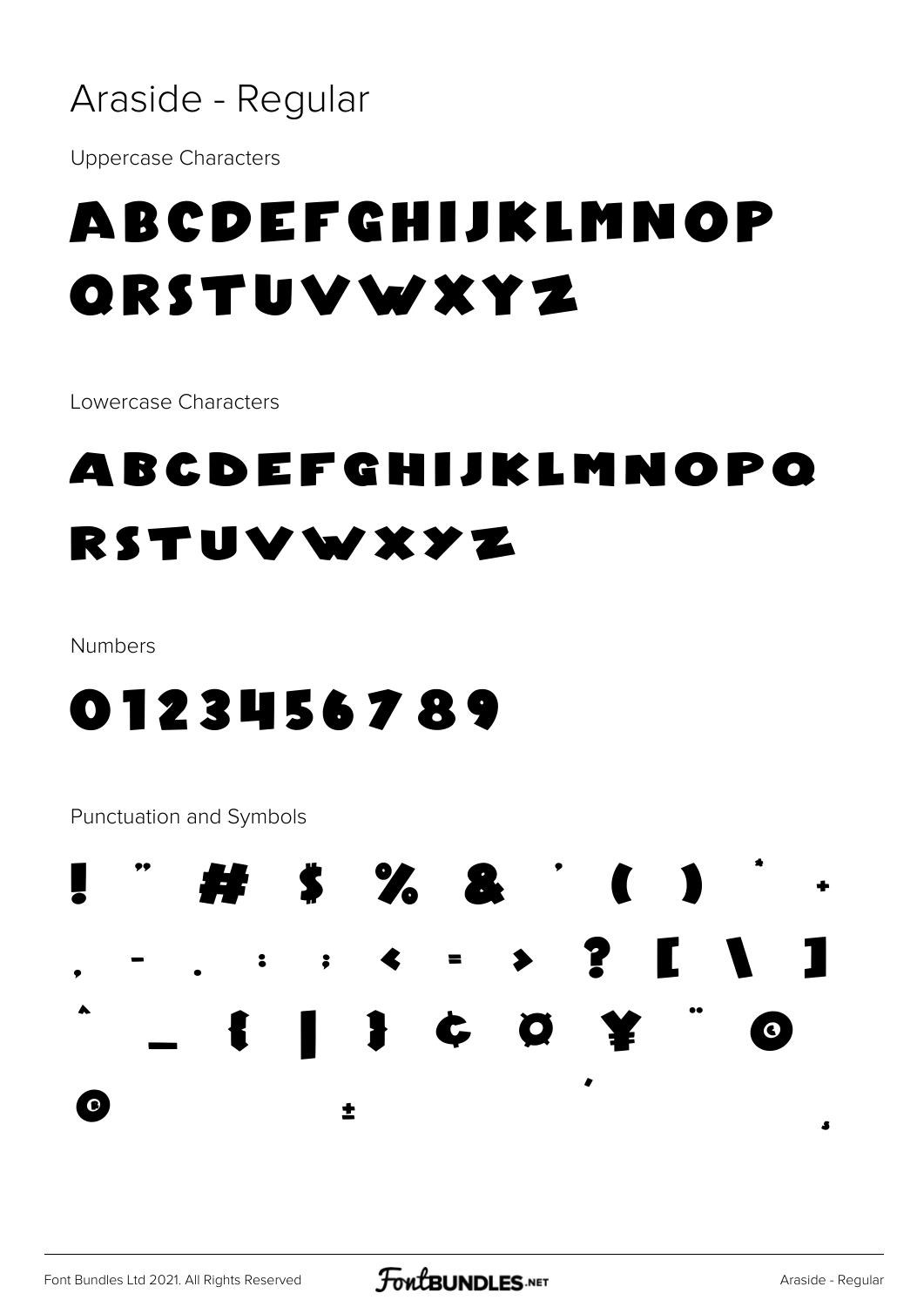All Other Glyphs

# À Á Â Ã Ä Å Æ Ç È É Ê Ë Ì Í Î Ï Ð Ñ Ò Ó Ô Õ Ö × Ø Ù Ú Û Ü Ý Þ ß à á â ã ä å æ ç è é ê ë ì í î ï ð ñ ò ó ô õ